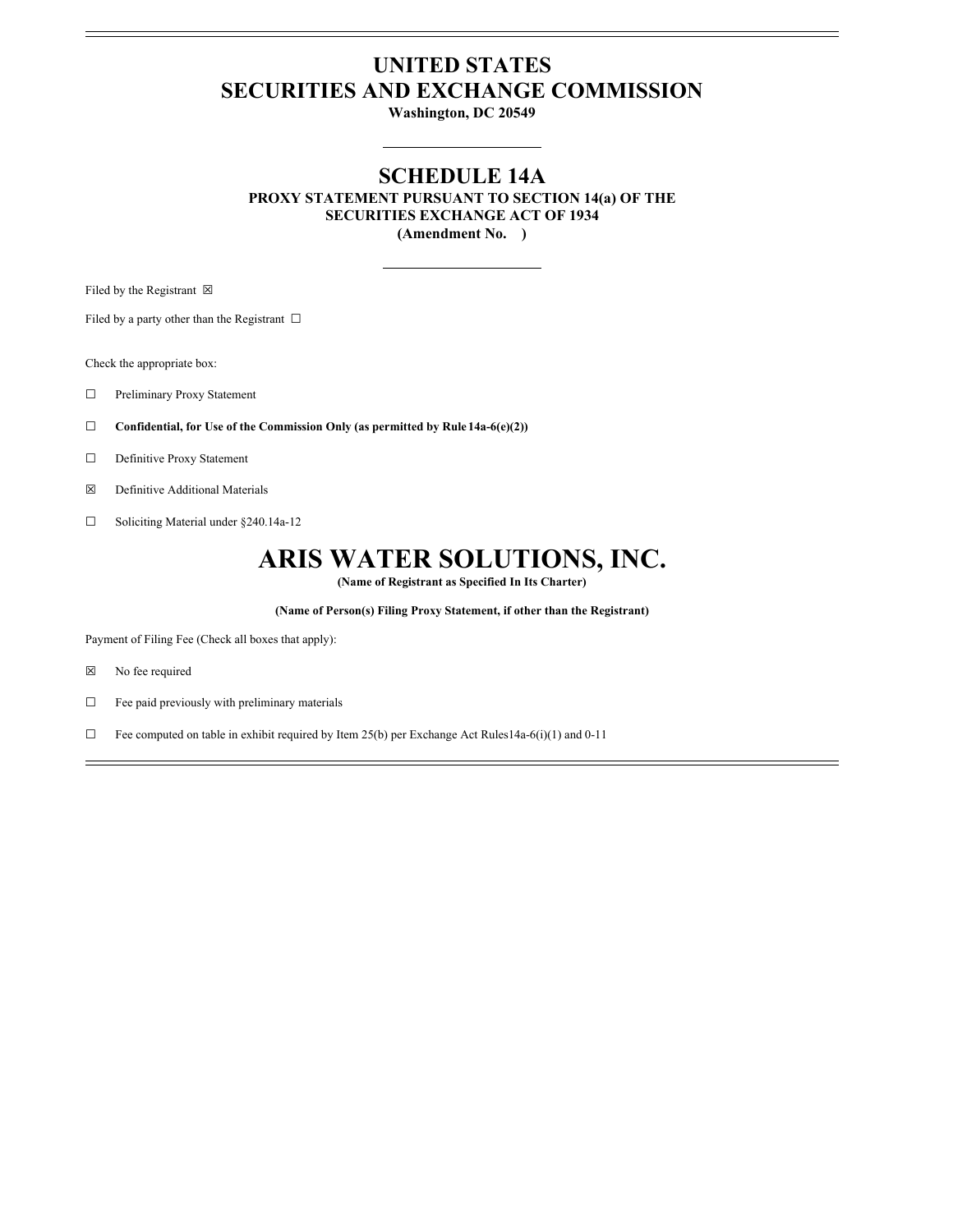

INC.<br>IRATE ISSUER SOLUTIONS xutions<br>Ge coep 1342<br>1342<br>100, NY 11717

# Your Vote Counts!

#### ARIS WATER SOLUTIONS, INC.

2022 Annual Meeting Vote by June 07, 2022 11:59 PM ET



You invested in ARIS WATER SOLUTIONS, INC. and it's time to vote! You have the right to vote on proposals being presented at the Annual Meeting. This is an important notice regarding the availability of proxy material for the shareholder meeting to be held on June 08, 2022.

### Get informed before you vote

View the Notice & Proxy Statement, Annual Report, Form 10-K online OR you can receive a free paper or email copy of the material(s) by requesting prior to May 25, 2022. If you would like to request a copy of the material(s) for this and/or future shareholder meetings, you may (1) visit www.ProxyVote.com, (2) call 1-800-579-1639 or (3) send an email to sendmaterial@proxyvote.com. If sending an email, please include your control number (indicated below) in the subject line. Unless requested, you will not otherwise receive a paper or email copy.



\*Please check the meeting materials for any special requirements for meeting attendance. At the meeting, you will need to request a ballot to vote these shares.